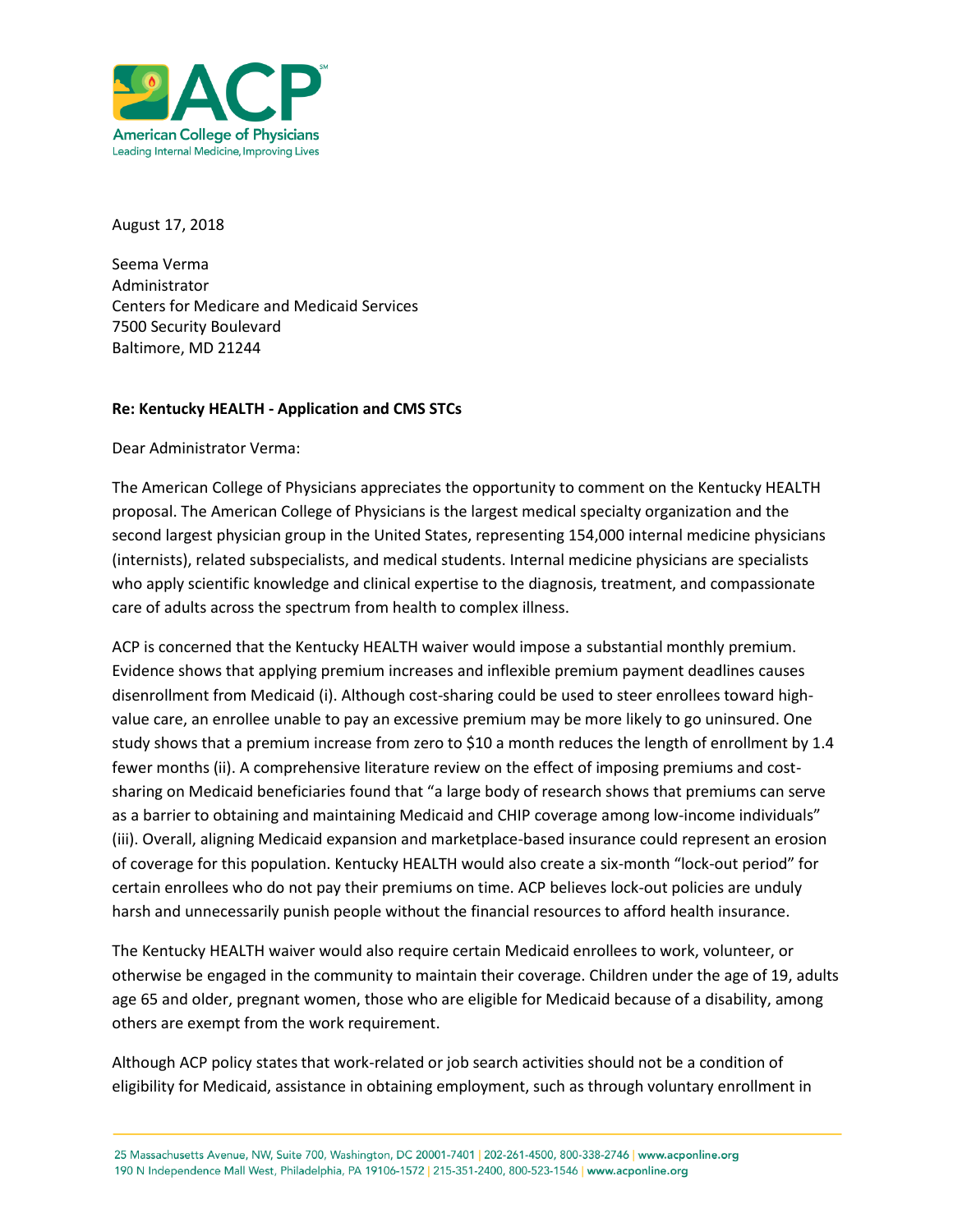skills- and interview-training programs, may be helpful and can appropriately be made available to beneficiaries provided that the action is not a requirement for Medicaid eligibility. The Medicaid program has a number of existing pathways for states interested in helping enrollees connect to jobtraining and other employment services or stay covered while working (iv).

Work or community engagement status should not be a condition of Medicaid eligibility for a variety of reasons. According to the Kaiser Family Foundation, 60% of nonelderly adults are already working and 8 in 10 live in families with at least one person employed (v). Those who are not working are often living through complex experiences that make employment untenable. For example, they may be taking care of a loved one, going to school, unable to find employment, or are sick or disabled.

A report from the Urban Institute finds that about 75% of Kentuckians who are on Medicaid and unlikely to qualify for an exemption from the work requirement "do not have access to a vehicle or the internet in their household, have not completed high school, or have a serious health limitation or live with someone who does, indicating that many in this group could face substantial barriers to complying with the work requirements" (vi). Similarly, a research letter surveying people enrolled in Michigan's Medicaid expansion program, the Healthy Michigan Plan, found that enrollees were "more likely to report being unable to work if they were older, male, in fair to poor health, experienced chronic health conditions, or had functional limitations" (vii). One survey found that 55% of people who were unemployed reported that enrolling in Medicaid enabled them to search for a job more effectively and that those that were working said they were able to do their job better after they gained coverage (viii). In Ohio, a study of Medicaid enrollees found that about 75% of unemployed people who were searching for a job reported that Medicaid coverage made it easier to search for employment and 52% of those currently employed said the coverage enabled them to continue working (ix). If the sick and disabled are disenrolled from Medicaid, they will lose the very health insurance that could empower them to work and further their engagement in the community.

Work requirements will impose an unnecessary and unjustified burden on patients to document that they are eligible for an exemption and an unnecessary and unjustified burden on physicians who may be asked to attest that their patients have an exempted medical condition. For patients, work requirements will place an onerous reporting burden that may cause them to delay or forego care or leave the program altogether. Evidence shows that when Medicaid and other programs add paperwork and other administrative requirements, enrollees are less likely to participate (x,xi,xii). Reporting may be especially burdensome under this waiver given the relevant population's precarious access to internet. ACP greatly appreciates the agency's initiative to reduce administrative burdens through its Patients Over Paperwork initiative—as it is aligned with our own Patients Before Paperwork efforts (xiii)—but work requirements could add substantial paperwork hassles that will reduce the amount of time physicians have to care for their patients.

Kentucky will have to make a substantial investment in systems to track work requirement compliance. According to Fitch Ratings, work requirement implementation is partially responsible for Kentucky's Medicaid administrative costs increasing from \$35 million in the prior biennium to \$116 million (xiv). The Temporary Assistance for Needy Families (TANF) program provides a historical perspective. According to the Medicaid and CHIP Payment and Access Commission, "monitoring beneficiary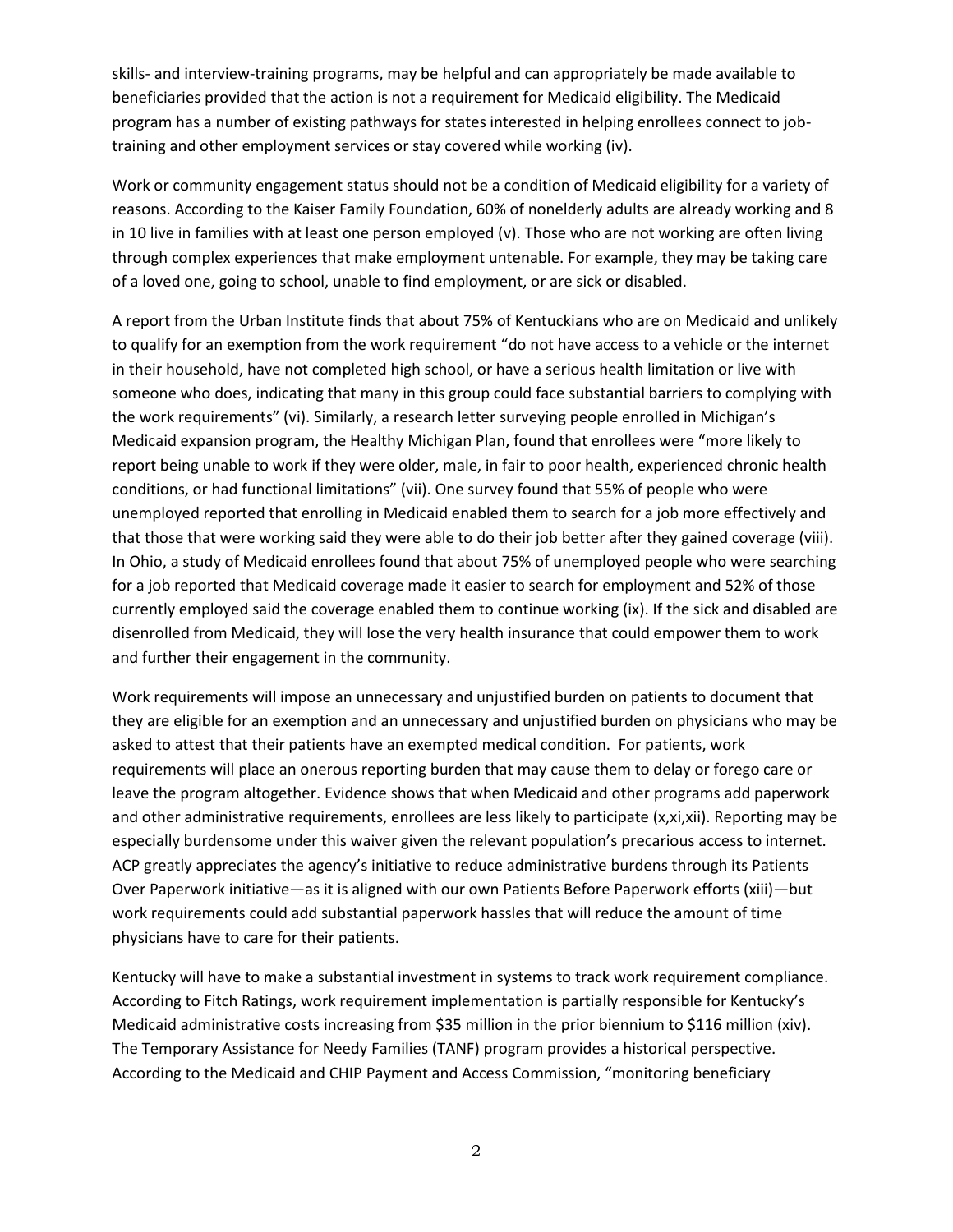compliance with [TANF] work requirements has been complex for states, requiring significant staff time and coordination across agencies and with employers" (xv). ACP believes that limited Medicaid dollars are best used to improve patient health outcomes, not to create wasteful bureaucratic administrative systems.

Work requirements are inconsistent with the mission and purpose of the Medicaid program. Kentucky estimates that Medicaid enrollment would decline by 95,000 over five years as a result of the waiver. Those disenrolled from Medicaid coverage are likely to be people with substantial barriers to work, such as people with serious behavioral health problems or those with child care needs (xvi). By imposing harmful and unnecessary eligibility conditions and administrative burdens, the most vulnerable Kentuckians will lose health care coverage and access. Knowing the impact of lack of insurance on mortality (xvii), any policy that reverses the gains in health and well-being from being insured and having health care access is unacceptable.

ACP appreciates your consideration of our comments. If you have any questions please contact Ryan Crowley, Senior Associate for Health Policy at [rcrowley@acponline.org.](mailto:rcrowley@acponline.org)

Sincerely,

l

aua maria Dopez

Ana María López, MD, MPH, FACP President American College of Physicians

vi Gangopadhyaya A and Kenney GM. Updated: Who Could Be Affected by Kentucky's Medicaid Work Requirements, and What Do We Know about Them. Urban Institute. March 2018. Accessed at https://www.urban.org/sites/default/files/publication/96576/3.26-ky-updates\_finalized\_1.pdf

 $\textsuperscript{II}$  Ohio Department of Medicaid. Ohio Medicaid Group VIII Assessment: A Report to the Ohio General Assembly.

<sup>i</sup> Wright BJ, Carlson MJ, Allen H, Holmgren AL, Rustvold DL. Raising Premiums and Other Costs for Oregon Health Plan Enrollees Drove Many to Drop Out. Health Aff. December 2010; 29(12): 2311-2316.

ii Dague L. The effect of Medicaid premiums on enrollment: A regression discontinuity approach. *J Health Econ.*  2014;

III Artiga S, Ubri P, and Zur J. The Effects of Premiums and Cost Sharing on Low-Income Populations: Updated Review of Research Findings. Kaiser Family Foundation. 2017. Accessed at http://files.kff.org/attachment/Issue-Brief-The-Effects-of-Premiums-and-Cost-Sharing-on-Low-Income-Populations

<sup>&</sup>lt;sup>iv</sup> Medicaid and CHIP Payment and Access Commission. The Role of Medicaid in Supporting Employment. July 2018. Accessed at https://www.macpac.gov/wp-content/uploads/2018/07/The-role-of-Medicaid-in-supportingemployment.pdf

v Garfield R, Rudowitz R, and Damico A. Understanding the Intersection of Medicaid and Work. Kaiser Family Foundation. January 2018.

vii Tipirneri R, Goold SD, Ayanian JZ. Employment Status and Health Characteristics of Adults with Expanded Medicaid Coverage in Michigan. *JAMA.* 2017;doi:10.1001/jamainternmed.2017.7055

viii University of Michigan Institute for Healthcare Policy and Innovation. Medicaid Expansion Helped Enrollees Do Better at Work or in Job Searches. July 27, 2017. Accessed at http://ihpi.umich.edu/news/medicaid-expansionhelped-enrollees-do-better-work-or-job-searches